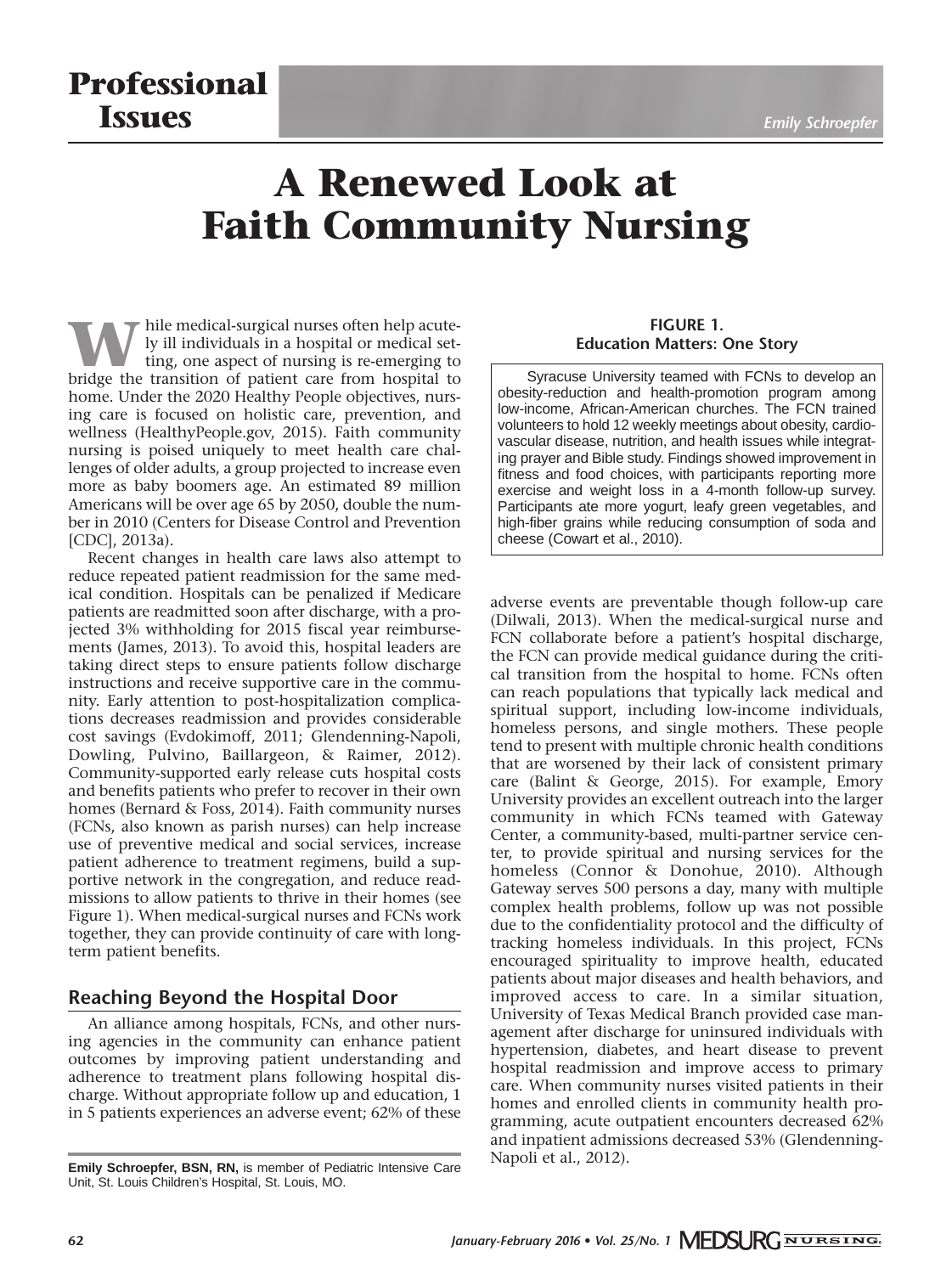**FIGURE 2. History of Parish and Community Health Nursing** 



**Source:** Harkness, 2012.

#### **Faith Community Nursing Defined**

The terms *parish nursing* and *faith community nursing* often are used interchangeably and have the same meaning. Faith community nursing is defined as "the specialized practice of professional nursing that focuses on the intentional care of the spirit as part of the process of promoting holistic health and preventing or minimizing illness in the faith community" (American Nurses Association and Health Ministries Association [ANAHMA], 2012, p. 108). FCNs typically offer minimal direct medical care; instead they provide and facilitate health screenings, patient education concerning disease processes, and spiritual counseling, and teach exercise and nutrition classes (Dandridge, 2014). When nursing care is integrated within the spiritual ministry of the parish, patients demonstrate improved physical, mental, and spiritual well-being (Dandridge, 2014; Dyess & Chase, 2012). Community nursing outreach programs, including home visits and case management after hospital discharge, can increase primary care use by 162% among uninsured patients (Glendenning-Napoli et al., 2012; Shores, 2014). While community nurses and FCNs advocate broad health promotion and disease prevention, the spiritual dimension is considered a core emphasis (Dyess, Chase, & Newlin, 2010; Shores, 2014). Because FCNs are integrated into the local community, they are suited ideally to team with hospital staff to improve patient understanding and adherence following hospital discharge while supporting patients' spiritual needs and desire to stay in their community.

#### **Development of Faith Community Nursing**

Because faith communities traditionally have seen nursing care of the sick, elders, and young as a religious duty, faith community nursing has a long history (see Figure 2). Holistic health is based on the concept human beings strive for completeness in their relationships with God, themselves, their families, and communities. This focus is a core aspect in faith community nursing today (ANAHMA, 2012). FCNs typically are employed by medical facilities to serve targeted aging or impoverished people or by faith communities to serve congregant members and provide outreach in the community (Connor & Donohue, 2010; Yeaworth & Sailors, 2014).

The American Nurses Credentialing Center (ANCC)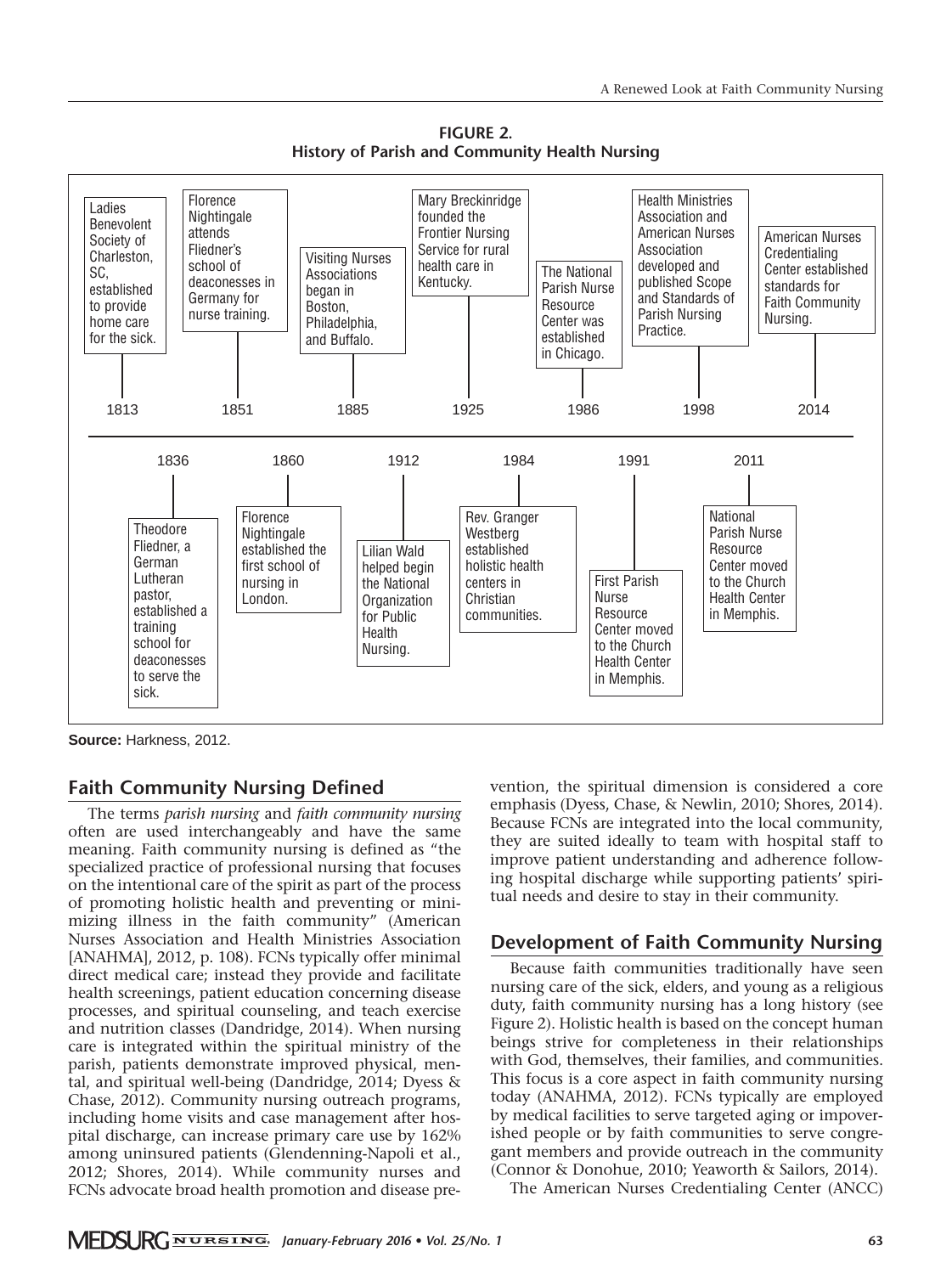#### **TABLE 1. Faith Community Nursing Certification Eligibility Requirements**

- Hold a current, active RN license
- Complete 30 hours of professional development requirements in faith community nursing in the past 3 years
- Complete 1,000 hours of faith community nursing practice in the past 3 years
- Practice 2 years full time as a registered nurse
- Fulfill two professional development categories
	- Academic credits
	- **Presentations**
	- Publication or research
	- Preceptor
	- Professional service

**Source:** ANCC, 2014.

announced certification standards for faith community nursing in 2014. Certification through the ANCC entails additional training beyond the baccalaureate degree (see Table 1). Similar to other nurses, FCNs benefit by participating in ongoing education activities and clinical practice to maintain and augment their skills. Because FCNs often work alone, contact with other nursing peers provides support and offers opportunities for personal and professional growth (Harris, 2011).

# **Implications for Nursing Practice**

Transitions from hospital to home can be difficult for patients. Because patients often go home with drains, venous access devices, wounds, pain, and multiple other needs, acute care staff and FCNs can coordinate posthospital care to decrease patient vulnerability. After hospital discharge, patients and families often are unequipped to provide self-care, change dressings, manage insulin, or administer medications. Intervention in the home setting can provide better adherence to medical prescriptions and reduce hospital readmissions by 23% (Rytter et al., 2010). A direct correlation exists between appropriate discharge planning and the readmission rate (Coffey & McCarthy, 2012). Despite wellestablished discharge oversight, patients report they are confused and overwhelmed by the multiple available resources (Bernard & Foss, 2014). When FCNs are included in the discharge process, patients cite less stress and anxiety and show greater adherence to health care measures (Shores, 2014).

The transition from hospital to home can be challenging when patients do not hear well, are visually impaired, or have difficulty remembering discharge instructions (Yeaworth & Sailors, 2014). When present during discharge, FCNs can reinforce discharge instructions with the patients in their homes to increase clarity and adherence. Because FCNs are well grounded in their communities, they have a deep understanding of the area's health care literacy, nonverbal signals, and cul-

ture/language differences (Cooper & McCarter, 2013; Nigolian & Miller, 2011).

If the patient does not transition successfully to the home environment, hospital readmission often occurs within a few days or weeks. Because 1 in 5 Medicare patients are readmitted to the hospital within 30 days of discharge, readmission costs exceed \$26 billion a year; \$17 billion of that is preventable (James, 2013). Attention to transition following hospital discharge can decrease rehospitalization among Medicare patients by 12%, so many hospitals have assigned specific nursing staff to facilitate post-hospital care and adherence to prevent readmission for the same health problem (Evdokimoff, 2011). A small issue can result in a cascade of negative health events across all of a patient's chronic conditions. Older individuals who are isolated from the community and do not have family support are three times more likely to regress (Coffey & McCarthy, 2012).

When the FCN identifies the patient's declining health condition or complications, an early intervention in the outpatient setting helps avoid rehospitalization (Evdokimoff, 2011). Monitoring the home medication regimen for effectiveness and adherence can improve patient outcomes at home. When hospitals partner with churches, patients improve adherence and communication after hospitalization (Anaebere & DeLilly, 2012; Morris & Miller, 2014). In one case study, a patient who had been prescribed a new antihypertensive medication soon presented with dizziness and orthostatic hypotension. The FCN contacted the physician to advocate for revaluation. The FCN interaction prevented hospitalization due to potential overdose or a possible fall (Brown, Coppola, Giacona, Petriches, & Stockwell, 2009), avoiding possible costs of \$35,000 following a fall injury (CDC, 2013b).

# **Coordinator of Services**

The health and wellness of congregant members can be improved when the FCN collaborates with other agencies and volunteers (Cooper & McCarter, 2013; Dandridge, 2014). Because nurses work directly with older adults and families, they see the immediate needs of elders and can identify gaps in service use through a working knowledge of medical support available in the community. Thus the FCN is the ideal person to help the patient connect with services through hospitals, doctors' offices, nonprofit resources, and therapists. Further, accessing health care resources early in the disease process can prevent more serious health issues from developing (Joo & Huber, 2014; Morris & Miller, 2014). One patient who consistently refused to undergo a screening colonoscopy was afraid of the pain and preparation for the procedure. The FCN encouraged him to undergo the procedure and explained he would be asleep. The individual finally consented to the procedure, during which numerous precancerous polyps were removed. This prevented possible hospitalization for surgery and colon cancer (Brown et al., 2009). By encouraging preventive screenings for cancer, hyperten-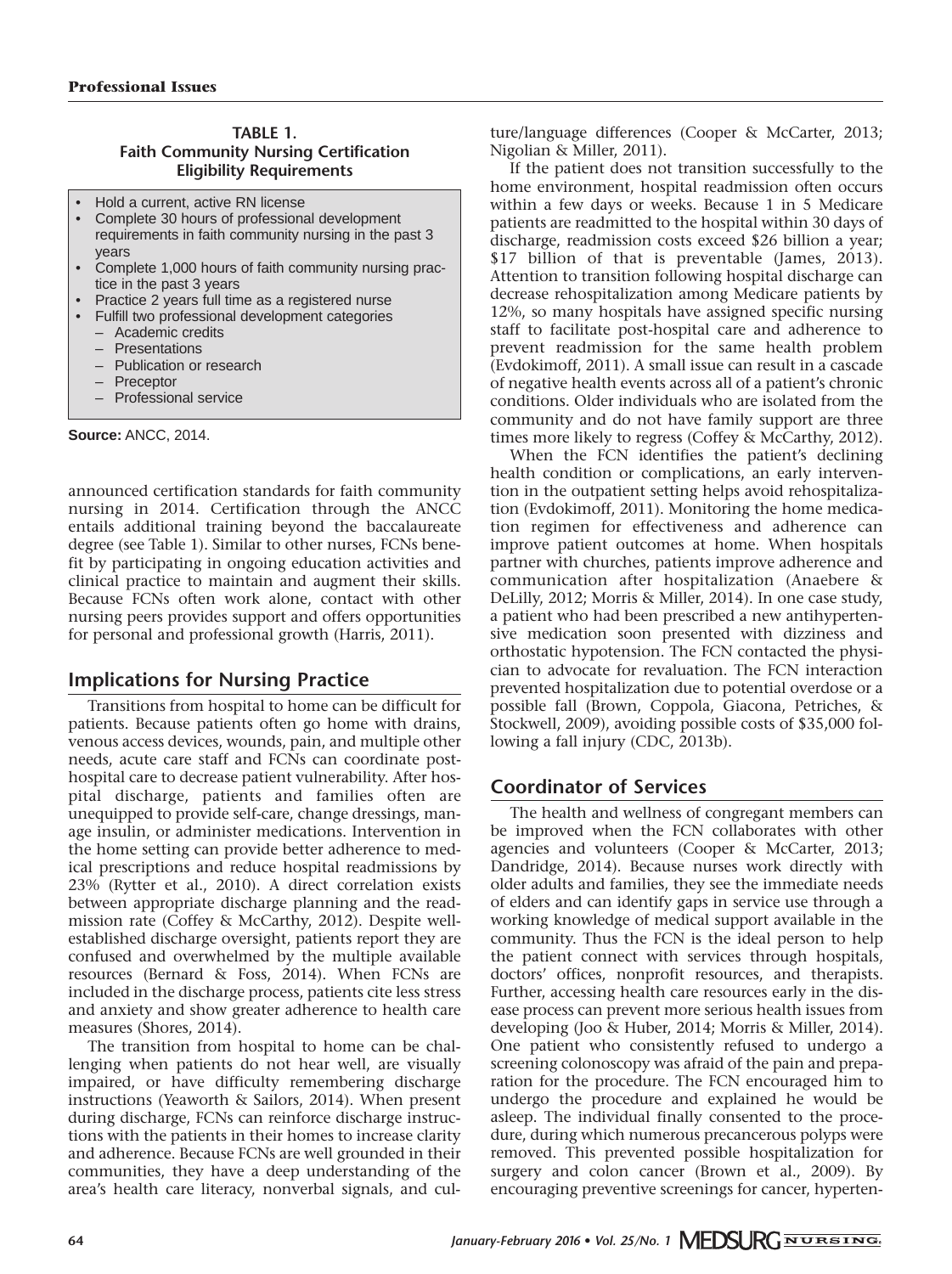#### **TABLE 2. Additional Resources**

- American Nurses Credentialing Center: Faith Community Nursing (www.nursecredentialing.org/FaithBoardCert)
- Church Health Center (www.parishnurses.org)
- Episcopal Health Ministries (www.episcopalhealthministries.org)
- Health Ministries Association (www.hmassoc.org)
- Lutheran Deaconess Association (www.thelda.org/resources/parishnurse.php)
- Scope and Standards of Practice: Faith Community Nursing (www.nursesbooks.org/Main-Menu/Standards/A—G/Faith-Community-Nursing.aspx)
- United Church of Christ Parish Nurse Network (www.ucc.org)

sion, or diabetes, an FCN can help parishioners obtain timely medical care, adhere to treatments, and prevent long-term medical costs. Through collaboration with medical centers, universities, health departments, and community resources, the FCN can strengthen the reach and success of the work (Joo & Huber, 2014; Tanner, 2010).

#### **Conclusion**

The FCN's greatest strength is the consistency and trust built between parishioners and the faith community. As a health team member, the FCN can collaborate with the entire congregation to provide care for a beloved member of their community (Morris & Miller, 2014). The FCN also can provide clarification regarding physician orders or hospital discharge instructions. Better adherence to these instructions will reduce readmission and promote health (Coffey & McCarthy, 2012; Joo & Huber, 2014; Rytter et al., 2010). Furthermore, the FCN can be instrumental in ensuring individuals disconnected with the medical system receive appropriate screenings and services, thereby improving outcomes for the community (Joo & Huber, 2014; Shores, 2014). Traditionally, FCNs have been successful in identifying additional medical, physical, emotional, and health needs in the congregations they serve and seeing these needs are met while addressing spiritual needs (Whisenant, Cortes, & Hill, 2014). Ultimately, the FCN can connect parishioners and community members with local resources and the parish volunteer network.

Current research concerning medical benefits of faith community nursing has focused on small projects and often lacks follow-up research that can address wider implications for the continuity of nursing and health care after patients' hospital discharge (Bernard & Foss, 2014; Coffey & McCarthy, 2012; Monay, Mangione, Sorrell-Thompson, & Baig, 2010). For faith community nursing to reach its potential, more research is needed to define the present role of the FNCs, gather data concerning long-term medical and cost effectiveness of FNCs in the faith and wider community, and bolster the hospital-FCN coordination during patient transitions from hospital to home.

#### **REFERENCES**

- American Nurses Association and Health Ministries Association, Inc. (ANAHMA). (2012). *Faith community nursing: Scope and standards of practice* (2nd ed.). Silver Spring, MD: Author.
- American Nurses Credentialing Center (ANCC). (2014). *Faith community nursing.* Retrieved from http://www.nursecredentialing.org/ FaithCommunityNursing
- Anaebere, A.K., & DeLilly, C.R. (2012). Faith community nursing: Supporting mental health during life transitions. *Issues in Mental Health Nursing, 33*(5), 337-339. doi: 10.3109/01612840.2011. 631164
- Balint, K.A., & George, N.M. (2015). Faith community nursing scope of practice: Extending access to healthcare. *Journal of Christian Nursing, 33*(1), 34-40. doi:10.1097/CNJ.0000000000000119
- Bernard, H., & Foss, M. (2014). The impact of the enhanced recovery after surgery (ERAS) programme on community nursing. *British Journal of Community Nursing, 19*(4), 184-188.
- Brown, A.R., Coppola, P., Giacona, M., Petriches, A., & Stockwell, M.A. (2009). Faith community nursing demonstrates good stewardship of community benefit dollars through cost savings and cost avoidance. *Family & Community Health, 32*(4), 330-338. doi:10.1097/ FCH.0b013e3181b91f93
- Centers for Disease Control and Prevention (CDC). (2013a). *The state of aging and health in America.* Atlanta, GA: Author.
- Centers for Disease Control and Prevention (CDC). (2013b). *Cost of falls among older adults.* Atlanta, GA: Author.
- Coffey, A., & McCarthy, G. (2012). Community supports used by older people post hospital discharge. *British Journal of Community Nursing, 17*(4), 170-178. doi:10.12968/bjcn.2012.17.4.170
- Connor, A., & Donohue, M.L. (2010). Integrating faith and health in the care of persons experiencing homelessness using the parish nursing faculty practice model. *Family & Community Health, 33*(2), 123- 132. doi:10.1097/FCH.0b013e3181d594a0
- Cooper, J., & McCarter, K.A. (2013). The development of a community and home-based chronic care management program for older adults. *Public Health Nursing, 31*(1), 36-43. doi:10.1111/phn.12049
- Cowart, L.W., Biro, D.J., Wasserman, T., Stein, R.F., Reider, L.R., & Brown, B. (2010). Designing and pilot-testing a church-based community program to reduce obesity among African Americans. *ABNF Journal, 21*(1), 4-10.
- Dandridge, R. (2014). Faith community/parish nurse literature: Exciting interventions. Unclear outcomes. *Journal of Christian Nursing, 31*(2), 100-106. doi:10.1097/CNJ.0000000000000063
- Dilwali, P.K. (2013). From acute care to home care: The evolution of hospital responsibility and rational for increased vertical integration. *Journal of Healthcare Management, 53*(4), 267-276.
- Dyess, S., Chase, S., & Newlin, K. (2010). State of research for faith community nursing 2009. *Journal of Religion & Health, 49*(2), 188- 199. doi:10.1007/s10943-009-9262-x
- Dyess, S.M., & Chase, S.K. (2012). Sustaining health in faith community nursing practice: Emerging processes that support the development of a middle-range theory. *Journal of Holistic Health, 26*(4), 221-227.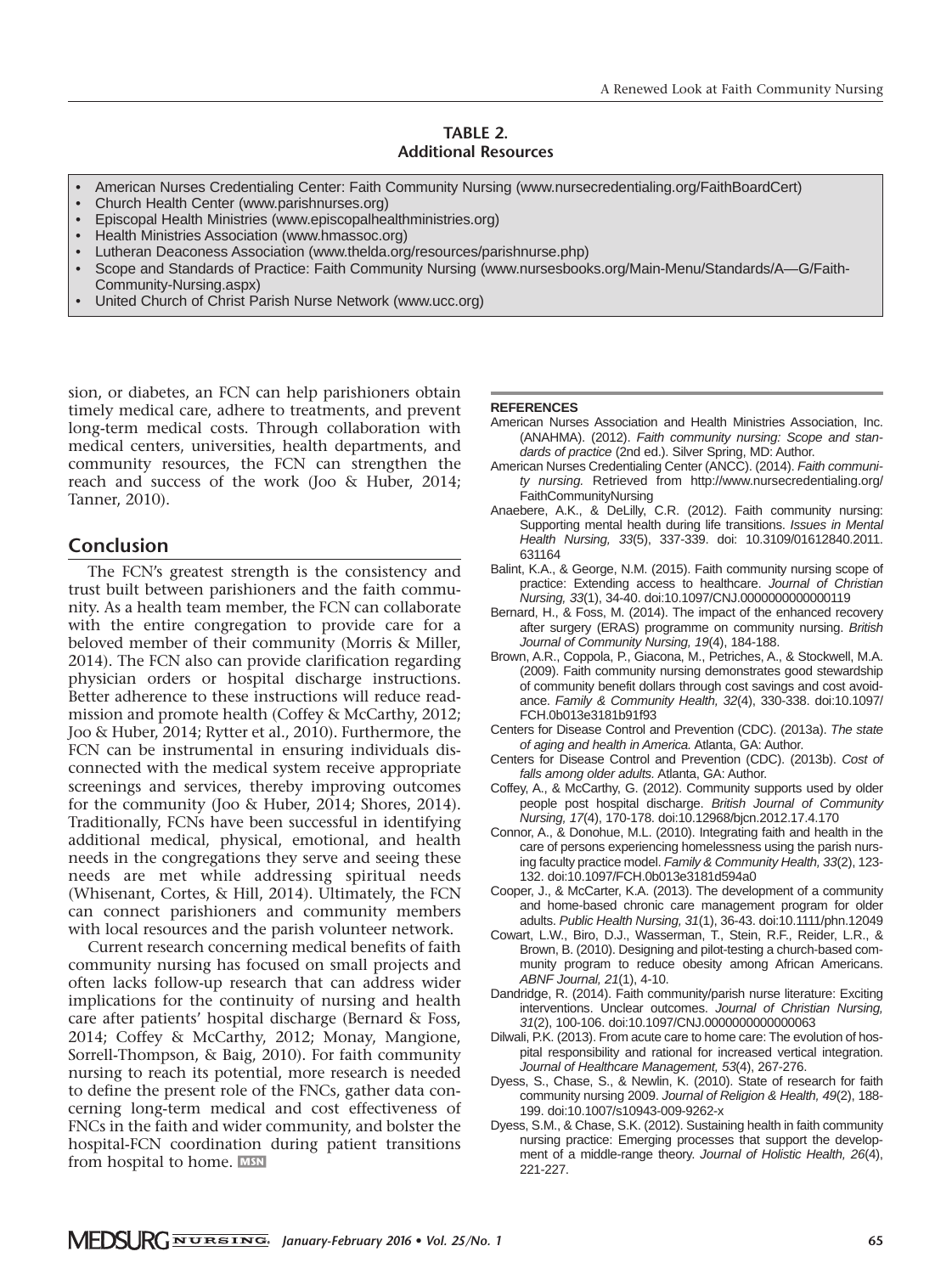- Evdokimoff, M. (2011). One home health agency's quality improvement project to decrease rehospitalizations: Utilizing a transitions model. *Home Healthcare Nurse, 29*(3), 180-195.
- Glendenning-Napoli, A., Dowling, B., Pulvino, J., Baillargeon, G., & Raimer, B.G. (2012). Community-based case management for uninsured patients with chronic diseases: Effects on acute care utilization and costs. *Professional Case Management, 17*(6), 267- 275.
- Harkness, G. (2012). *Community and public health nursing: Evidence for practice.* Philadelphia, PA: Wolters Kluwer Health/Lippincott Williams & Wilkins.
- Harris, M.D. (2011). Nursing in the faith community. *Nursing, 41*(1), 46- 48. doi: 10.1097/01.NURSE.0000391400.20945.b0
- HealthyPeople.gov. (2015). *Health related quality of life & well-being.* Retrieved from http://www.healthypeople.gov/2020/topics-objec tives/topic/health-related-quality-of-life-well-being
- James, J. (2013). *Health policy brief: Medicare hospital readmission reduction program.* Retrieved from http://healthaffairs.org/health policybriefs/brief\_pdfs/healthpolicybrief\_102.pdf
- Joo, J.Y., & Huber, D.L. (2014). An integrative review of nurse-led community-based case management effectiveness. *International Nursing Review, 61*(1), 14-24. doi:10.1111/inr.12068
- Monay, V., Mangione, C.M., Sorrell-Thompson, A., & Baig, A.A. (2010). Services delivered by faith-community nurses to individuals with

elevated blood pressure. *Public Health Nursing, 27*(6), 573-543. doi:10.1111/j.1525-1446.2010.00881.x

- Morris, G.S., & Miller, S.M. (2014). Collaboration in the gap: A new day for faith community nursing. *Journal of Christian Nursing, 31*(2), 112-116. doi: 10.1097/CNJ.0000000000000064
- Nigolian, C.J., & Miller, K.L. (2011). Teaching essential skills to family caregivers. *Journal of Christian Nursing, 111*(11), 52-57. doi:10.1097/01.NAJ.0000407303.23092.c3
- Rytter, L., Jakobsen, H.N., Ronholt, F., Hammer, A.V., Andreasen, A.H., Nissen, A., & Kjellberg, J. (2010). Comprehensive discharge followup in patients' homes by GPs and district nurses of elderly patients. *Scandinavian Journal of Primary Health Care, 28*(3), 146-153. doi:10.3109/02813431003764466
- Shores, C.I. (2014). Spiritual interventions and the impact of a faith community nursing program. *Issues in Mental Health Nursing, 35*(4), 299-305. doi:10.3109/01612840.2014.889785
- Tanner, E. (2010). Transitions of care: What is the role that home care plays? *Home Healthcare Nurse, 28*(2), 61-62.
- Whisenant, D., Cortes, C., & Hill, J. (2014). Is faith based health promotion effective? Results from two programs. *Journal of Christian Nursing, 31*(3), 188-193. doi:10.1097/CNJ.0b013e3182a5fa2
- Yeaworth, R.C., & Sailors, R. (2014). Faith community nursing: Real care, real cost savings. *Journal of Christian Nursing, 31*(3), 178- 183. doi:10.1097/CNJ.0000000000000075